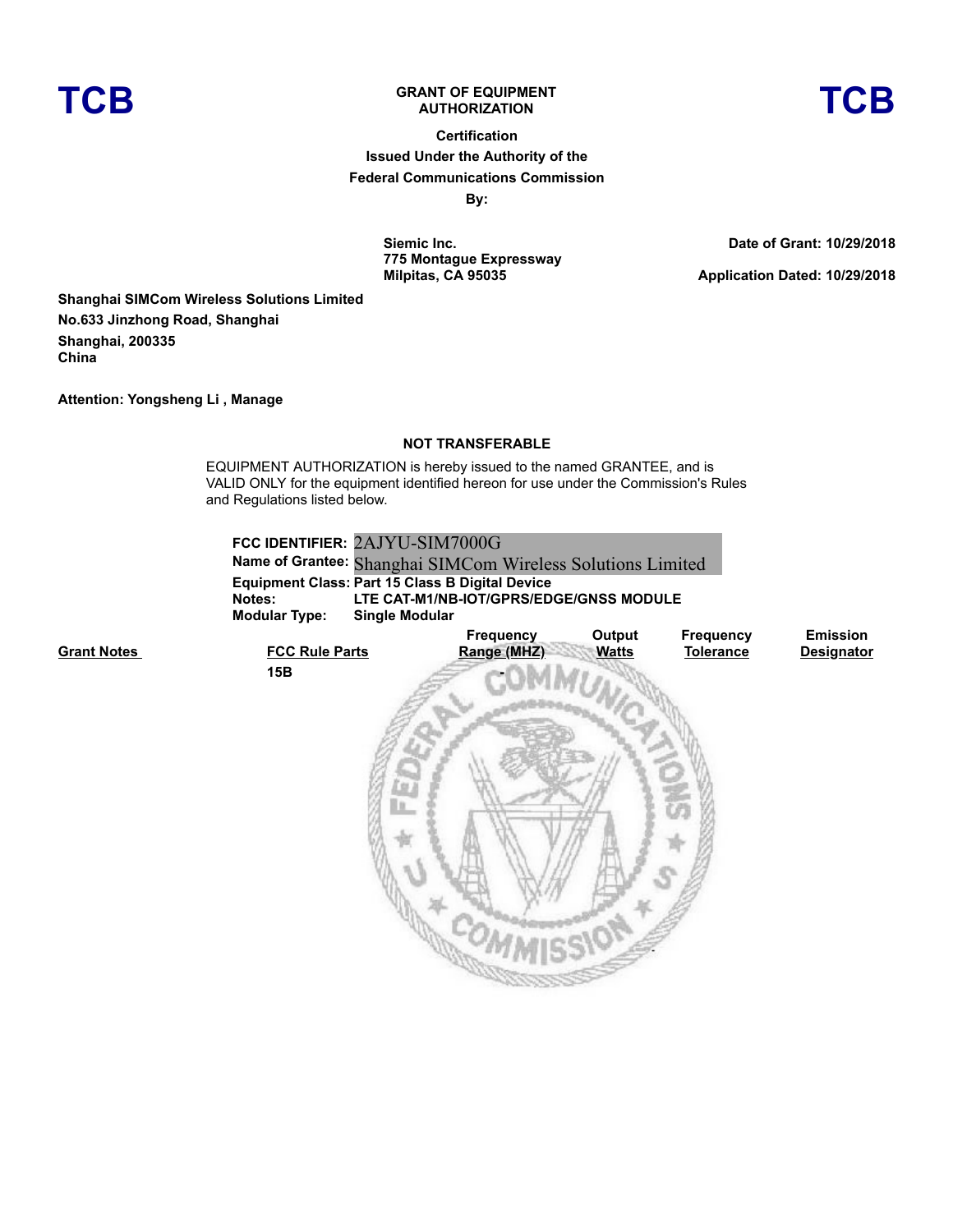

## **TCB GRANT OF EQUIPMENT**

**Certification Issued Under the Authority of the Federal Communications Commission By:**

> **Siemic Inc. 775 Montague Expressway Milpitas, CA 95035**

**Date of Grant: 10/29/2018**

**Application Dated: 10/29/2018**

**Shanghai SIMCom Wireless Solutions Limited No.633 Jinzhong Road, Shanghai Shanghai, 200335 China**

**Attention: Yongsheng Li , Manage**

#### **NOT TRANSFERABLE**

EQUIPMENT AUTHORIZATION is hereby issued to the named GRANTEE, and is VALID ONLY for the equipment identified hereon for use under the Commission's Rules and Regulations listed below.

**FCC IDENTIFIER:** 2AJYU-SIM7000G **Name of Grantee:** Shanghai SIMCom Wireless Solutions Limited **Equipment Class: PCS Licensed Transmitter Notes: LTE CAT-M1/NB-IOT/GPRS/EDGE/GNSS MODULE Modular Type: Single Modular**

|       |                       | <b>Frequency</b> | Output       | <b>Frequency</b> | <b>Emission</b>   |
|-------|-----------------------|------------------|--------------|------------------|-------------------|
| Notes | <b>FCC Rule Parts</b> | Range (MHZ)      | <b>Watts</b> | <b>Tolerance</b> | <b>Designator</b> |
|       | 22H                   | 824.2 - 848.8    | 1.493        | 0.022 PM         | <b>245KGXW</b>    |
|       | 22H                   | 824.4 - 848.8    | 1.282        | 0.017 PM         | 243KG7W           |
|       | 24E                   | 1850.2 - 1909.8  | 0.531        | 0.006 PM         | <b>247KGXW</b>    |
|       | 24E                   | 1850.2 - 1909.8  | 0.522        | 0.005 PM         | <b>247KG7W</b>    |
|       | 24E                   | 1850.0 - 1910.0  | 0.177        | 0.005 PM         | <b>162KG7D</b>    |
|       | 24E                   | 1850.0 - 1910.0  | 0.171        | 0.005 PM         | <b>157KW7D</b>    |
|       | 24E                   | 1850.0 - 1910.0  | 0.159        | 0.005 PM         | 1M23G7D           |
|       | 24E                   | 1850.0 - 1910.0  | 0.15         | 0.005 PM         | <b>1M31W7D</b>    |
|       | 27                    | 699.0 - 716.0    | 0.16         | 0.019 PM         | <b>135KG7D</b>    |
|       | 27                    | 699.0 - 716.0    | 0.16         | 0.019 PM         | <b>137KW7D</b>    |
|       | 27                    | 699.0 - 716.0    | 0.145        | 0.012 PM         | 1M14G7D           |
|       | 27                    | 699.0 - 716.0    | 0.16         | 0.012 PM         | <b>1M15W7D</b>    |
|       | 27                    | 777.0 - 787.0    | 0.16         | 0.009 PM         | <b>133KG7D</b>    |
|       | 27                    | 777.0 - 787.0    | 0.17         | 0.009 PM         | <b>138KW7D</b>    |
|       | 27                    | 777.0 - 787.0    | 0.139        | 0.011 PM         | 1M14G7D           |
|       | 27                    | 777.0 - 787.0    | 0.16         | 0.011 PM         | 1M15W7D           |
|       | 27                    | 704.0 - 716.0    | 0.16         | 0.013 PM         | <b>131KG7D</b>    |
|       | 27                    | 704.0 - 716.0    | 0.172        | 0.013 PM         | <b>133KW7D</b>    |
|       | 22H                   | 814.0 - 849.0    | 0.163        | 0.022 PM         | <b>136KG7D</b>    |
|       | 22H                   | 814.0 - 849.0    | 0.151        | 0.022 PM         | <b>137KW7D</b>    |
|       | 22H                   | 814.0 - 849.0    | 0.149        | 0.011 PM         | 1M23G7D           |
|       | <b>22H</b>            | $814.0 - 849.0$  | 0.159        | 0.011 PM         | 1M23W7D           |
|       | 27                    | 1710.0 - 1755.0  | 0.137        | 0.006 PM         | 1M13G7D           |
|       | 27                    | 1710.0 - 1755.0  | 0.146        | 0.006 PM         | 1M37W7D           |

**Grant I**